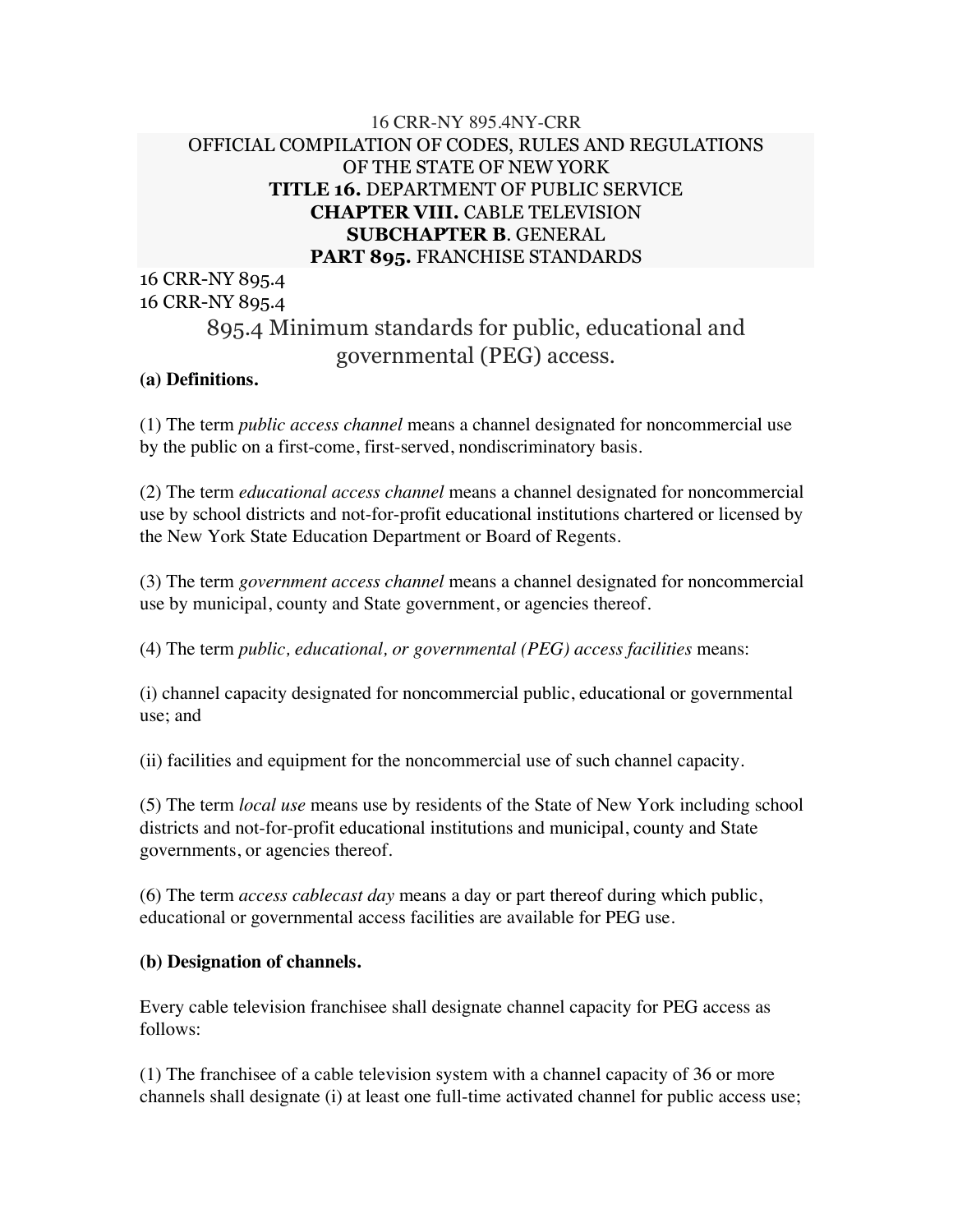(ii) at least one full-time activated channel for educational and governmental use; and (iii) one additional full-time activated channel for educational/governmental use whenever the first channel so designated shall have been used for such educational and governmental programming on the average of at least 12 hours per day during any 90-day period; provided, however, that the calculation of such average shall not include any day when the unavailability of PEG access facilities precludes achieving such programming level. In the event that two channels for educational and governmental use are required by this subdivision, one channel shall be designated the educational access channel and one channel shall be designated the governmental access channel; provided, however, that either channel may be used for either purpose if necessary to satisfy the demand for channel time.

(2) The franchisee of a cable television system with a channel capacity less than 36 channels shall designate at least one full-time activated channel for public, educational and governmental use.

#### **(c) Administration and use.**

The use of the channel capacity for PEG access shall be administered as follows:

(1) The public access channel shall be operated and administered by the entity designated by the municipality or, until such designation is made, by the cable television franchisee; provided, however, that the municipality may designate such entity at any time throughout the term of a franchise. $<sup>1</sup>$ </sup>

(2) The educational and governmental access channel shall be operated and administered by a committee or a commission appointed by local government and shall include appropriate representation of local school districts within the service area of the cable television system and may include for purposes of coordination an employee or representative of the cable television franchises.<sup>2</sup>

(3) The entity responsible for administering and operating the public access channel shall provide notice to the general public of the opportunity to use such channel which notice shall include:

(i) periodic messages transmitted on such channel; and

(ii) written notice to subscribers at least annually.

Notices shall include the name, address and telephone number of the entity to be contacted for use of the channel. All PEG access programming shall be identified as such.

(4) Channel time shall be scheduled on the public access channel by the entity responsible for the administration thereof on a first-come, first-served, nondiscriminatory basis.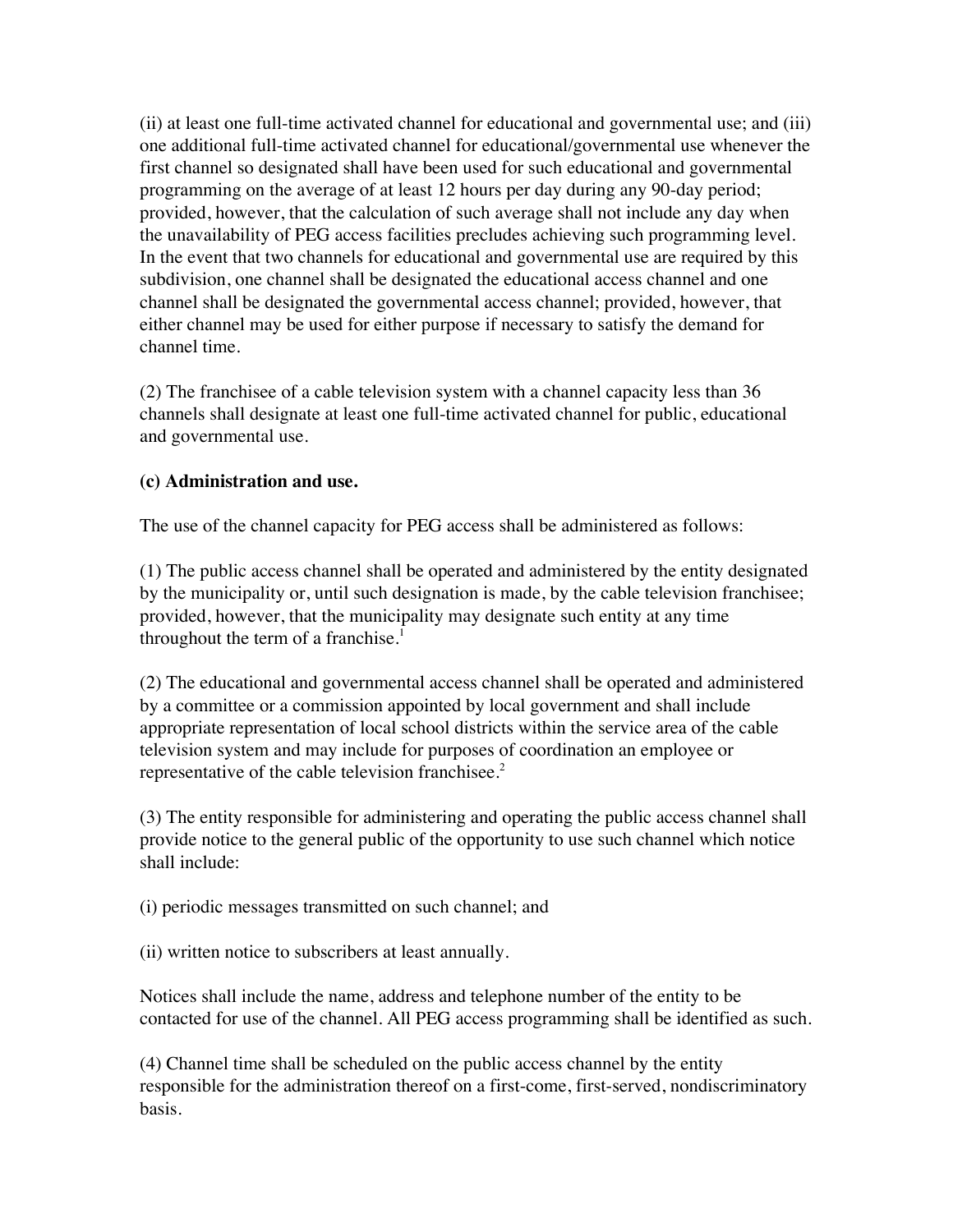(5) Local use of educational and governmental access channels shall have preferred status in the event of competing requests for channel time. Priority may be afforded to local governments within the service area of the system.

(6) Channel time for PEG access programming shall be without charge to the user.

(7) The designation of PEG access facilities shall include the provision by the cable television franchisee of the technical ability to play back prerecorded programming and to transmit programming information consistent with the designated uses of PEG access channels.

(8) The cable television franchisee shall not exercise any editorial control over any public, educational or governmental use of channel capacity designated for PEG purposes provided, however, that this paragraph shall not be applied to prevent a cable television company from taking such measures as may be authorized by Federal or State law to prohibit obscenity or other content unprotected by the First Amendment of the United States Constitution.

(9) A municipality shall not exercise any editorial control over any use by the public of a public access channel except as may be permitted by law.

(10) The entity responsible for the administration of a public access channel shall maintain a record of the use of such channel which shall include the names and addresses of all persons using or requesting the use of any such channel and which record shall be available for public inspection for a minimum of two years.

(11) Channels designated for PEG use shall be included in the lowest level of service offered by the cable television franchisee, provided, however, if the number of PEG channels exceeds the minimum number of channels required by this Part, then the cable television franchisee and the local franchising authority may agree to carriage of additional PEG channels on a tier other than the lowest level of service; where a system does not include sufficient unused channel capacity to accommodate a second educational/governmental access channel resulting from the operation of subdivision (b) of this section, the cable television franchisee may elect one time to defer the obligation to provide such additional channel until additional channel capacity becomes available.

(12) A cable television franchisee shall be permitted to use time on one or more PEG access channels whenever there are no blank channels available on the same level of service which includes the PEG channel(s) and whenever such PEG channel(s) is not scheduled for use at least 72 hours in advance of such time or times desired by the cable television franchisee; provided that any use of such PEG channel(s) by the franchisee shall at all times be subordinate to designated PEG use and shall terminate or be preempted by PEG programming scheduled at least 72 hours in advance. All non-access programming on PEG channels shall be identified as such by an appropriate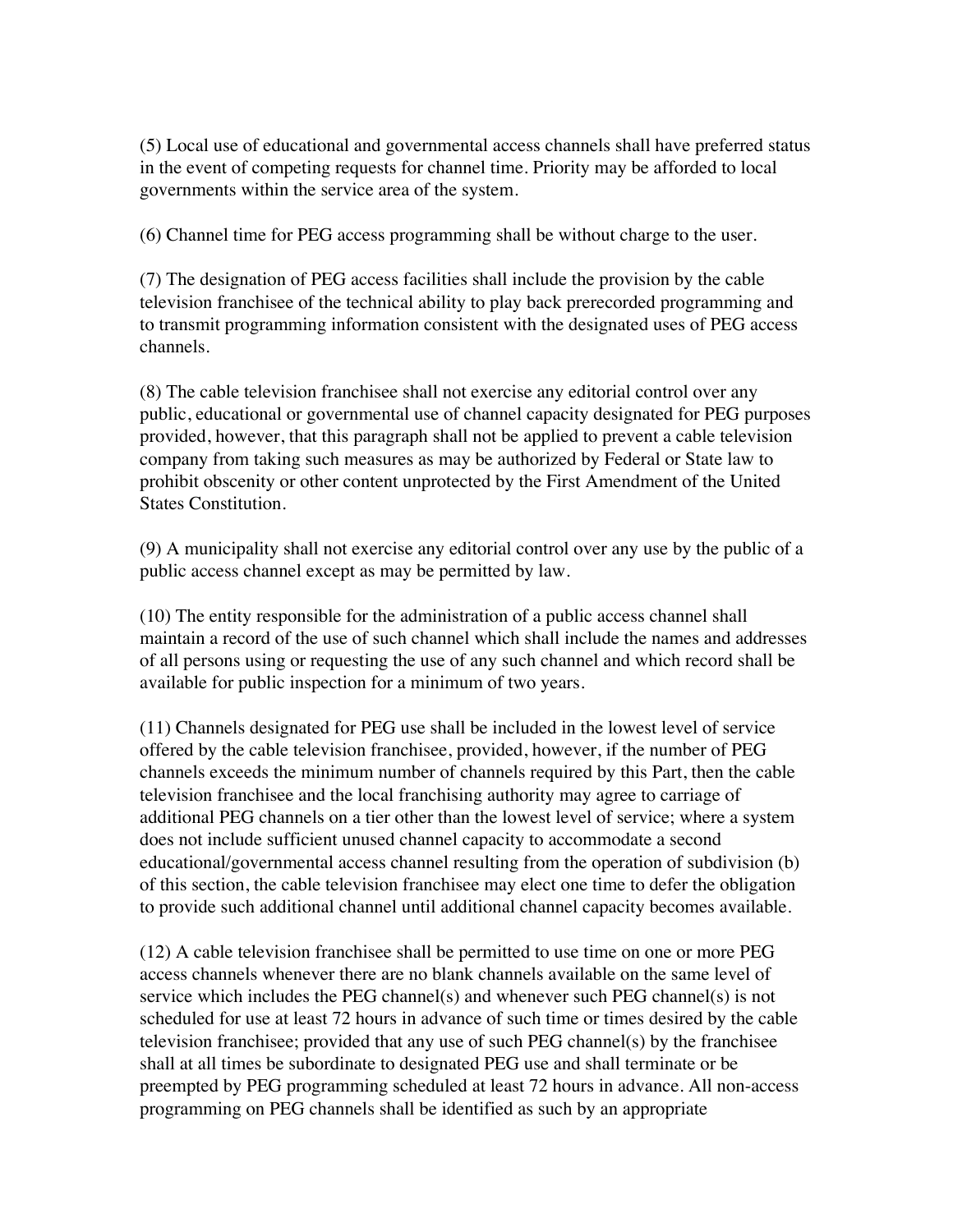announcement made prior to and following each non-access use. Notwithstanding the foregoing, at such time as any PEG channel on a cable television system with a channel capacity in excess of 40 channels has been programmed for a daily average of eight hours or 50 percent of the hours of access cablecast days, whichever is less, during any 90-day period, use of such channel by the cable television franchisee shall be suspended for such time as such minimum PEG use of such channel is maintained.

# **(d) Applicability.**

(1) Subdivisions (a), (c) and (f) of this section shall apply to the use of channel capacity designated for PEG access as of September 9, 1990.

(2) The minimum channel designation requirements in subdivision (b) of this section shall be required by, and shall be a condition to, the exercise of every franchise and certificate of confirmation granted or renewed after September 9, 1990.

(3) Notwithstanding the foregoing, nothing contained herein shall impair the enforcement of any provision of any franchise in effect on September 9, 1990 concerning the designation and use of channel capacity, facilities and equipment for PEG access or otherwise diminish the obligations of a cable television franchisee with respect to PEG access.

### **(e) General.**

Any cable television franchise may include additional provisions concerning the designation and use of public, educational and governmental access facilities as follows:

(1) a provision specifying facilities and equipment to be made available by the franchisee for use in connection with the designated PEG channels; and

(2) any other provision concerning the designation and use of channel capacity for public, educational and governmental access consistent with Federal and State law.

#### **(f) Waivers and rulings.**

(1) A cable television franchisee, a municipality or an entity designated to administer a public access channel may seek a waiver of one or more provisions of this section.

(2) Any interested person may seek a ruling from the commission concerning the applicability or implementation of any provision of this section or any provision of a franchise concerning PEG access upon the filing of a petition.

(3) Notwithstanding paragraphs (1) and (2) of this subdivision, the commission shall not grant any waiver or ruling, or enter any order that constitutes the exercise of editorial control over the content of public access programming that would have the effect